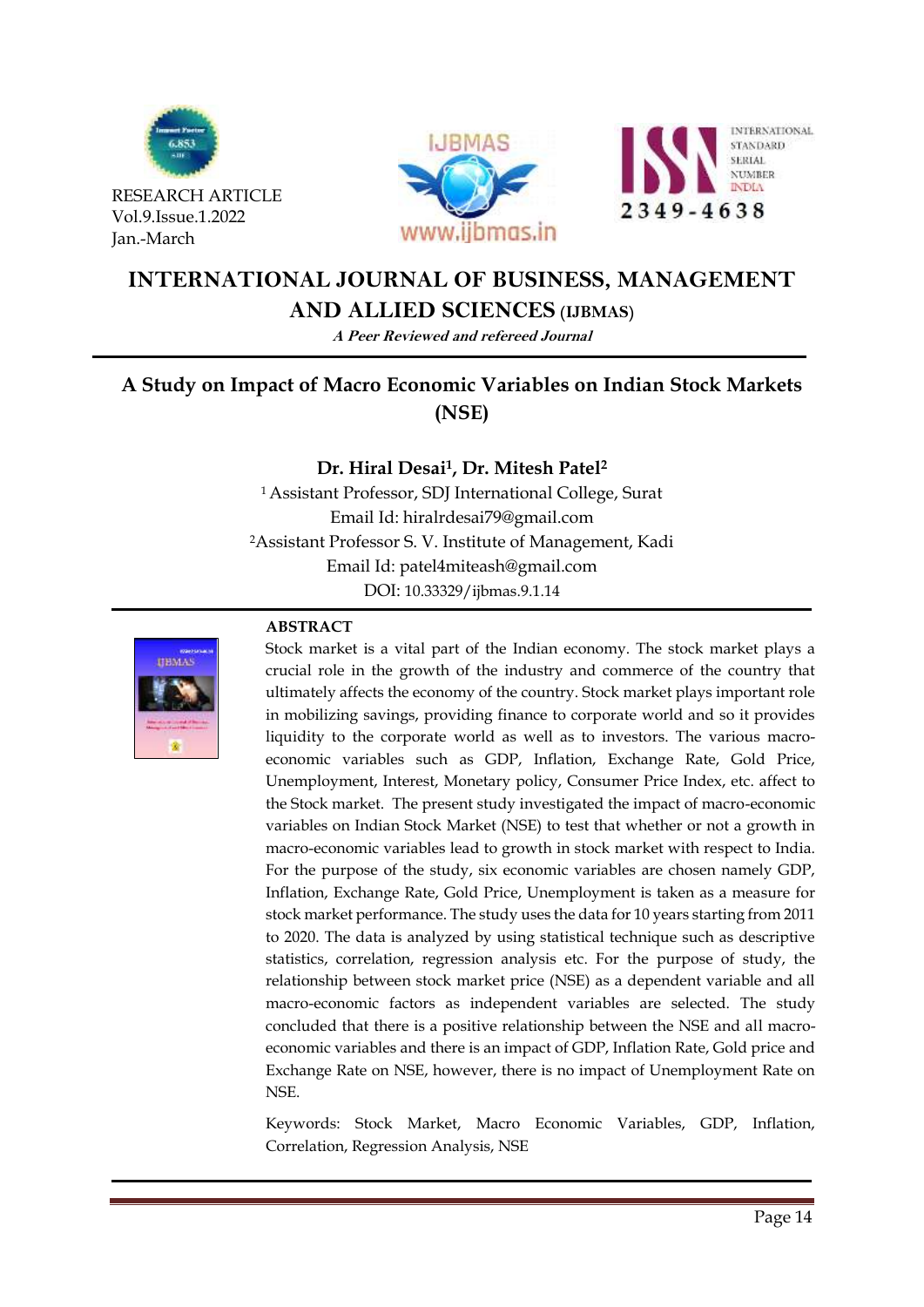#### **1. INTRODUCTION**

Stock market is a vital part of the financial system of any country because it discloses the factual position of health of economy and financial stability. It plays a crucial role in mobilizing funds from investors to the deprived sectors of the society. The stock market plays important role for industries as well as for investors. Stock market provides investors an alternative investment avenues to invest their surplus funds and creates a pool of these funds to so that it can meet the requirement of industries. The performance of stock markets can be easily judged by an investor with the help of its market index. The market index provides a standard to measure the performance of a particular stock. It also provides guidance to investors for forecasting future trends in market's movements. The movement of stock indices is extremely sensitive to the changes in macro-economic variables such as Inflation, GDP, Export and Import, Foreign exchange reserve, Employment rate, Gold price, Interest rate,etc. These variables play an important role in influencing the performance of the stock market.

#### **2. REVIEW OF LITERATURE:**

(Mohi-u-Din Sangmi, 2013) has collected the monthly time series data on various variables such as inflation, exchange rate, Industrial production, Money Supply, Gold price, interest rate from RBI handbook for the period from April 2008 to June 2012. The study reveals that significant relationship is occurred between macroeconomics variable's and stock price in India.(Gurloveleen K, 2015) has studied 10 macro-economic variables such as broad money, call money rate, crude oil price, exchange rate, foreign exchange reserve, foreign institutional investors, gross fiscal deficit, index of industrial production, inflation rate, trade balance and BSE 500The study concluded that no relationship was found amongst the variables during the study period on the basis of regression analysis and Granger Causality test.

(Anchal, 2017) has done the study on the basis of secondary data from 2004 to 2015 and data is analyzed using Augmented Dicky Fuller test. The study concluded that there is no cause and effect relationship between Indian Stock Market and variables.(Keshav Garg, 2018) has concluded that there is a positive relationship between the Sensex and macroeconomic factors except avg. inflation and unemployment rate as they indicate negative relationship.

(Ritu Gautam, 2019) have used various statistical tools like Augmented Dickey Fuller test and OLS. The study concluded that the macroeconomic variables bring about significant impact on the Indian stock market returns. (Mishra, 2018) has concluded that there exists a long-run causality between the macroeconomic variables of Index of Industrial Production (IIP), inflation, interest rates, gold prices, exchange rate, foreign institutional investment, money supply and BSE Sensex. It establishes that there does exist a short run causality between Inflation and BSE Sensex and Money Supply and BSE Sensex.

(Sarika Keswani, 2019) has revealed that there is a strong relationship exists between disposable income, govt policies, the exchange rate and share price. The study also concluded that change in interest and inflation rate will not have a strong impact on stock price. (Aditiya Prasad Sahoo, 2020) has found that Inflation rate and Interest rate are insignificantly affecting the BSE SENSEX but GDP and GDP per capita are statistically significant. (Aditiya Prasad Sahoo, 2020)

#### **3. RESEARCH METHODOLOGY:**

The primary objective of this study is to check the impact of macro-economic variables on Indian stock markets (NSE). This study tried to assess the effect on stock market returns at the national stock exchange of selected macroeconomic variables. Therefore, the study used an empirical research design. The study is based on secondary data to analyze the relation between the Sensex and selected macroeconomic factors over the period of 2011 to Dec 2020. The study is based on dependent variable (Sensex) and selected independent variables such as GDP, Unemployment Rate, Inflation Rate, Gold price and Exchange Rate. For achieving the above mentioned objectives, different set of techniques and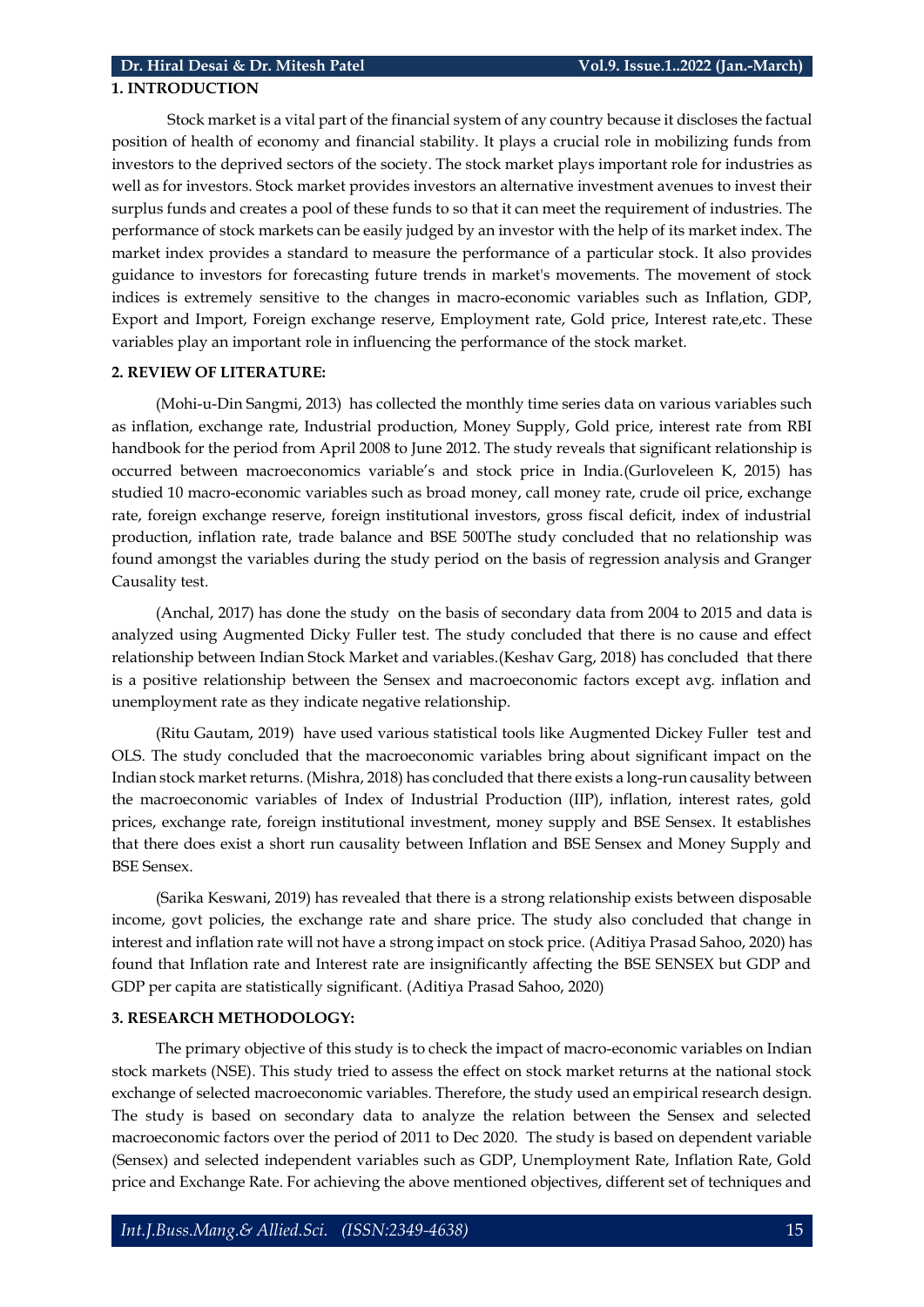#### **Dr. Hiral Desai & Dr. Mitesh Patel Vol.9. Issue.1..2022 (Jan.-March)**

tests are used such as descriptive statistical technique, Correlation as well as Regression analysis. The Graphical and tabular mode are used for presentation of information. The researchers have used the judgmental sampling technique.

## **4. DATA ANALYSIS AND INTERPRETATION:**

A stock market is affected by various factors. In the present study, attempt is made to analyze how the various macro-economic factors affect the stock market price (NSE). For the purpose of analyze, the relationship between stock market price (NSE) as a dependent variable and all macroeconomic factors as independent variables are selected.



#### **4.1 Comparative Analysis**

The above graph shows that there is a fluctuation in stock market price. It shows upward trend. In the year 2011, the stock market price was 4,624.30 which increase to 13,981.95 in the year 2020. There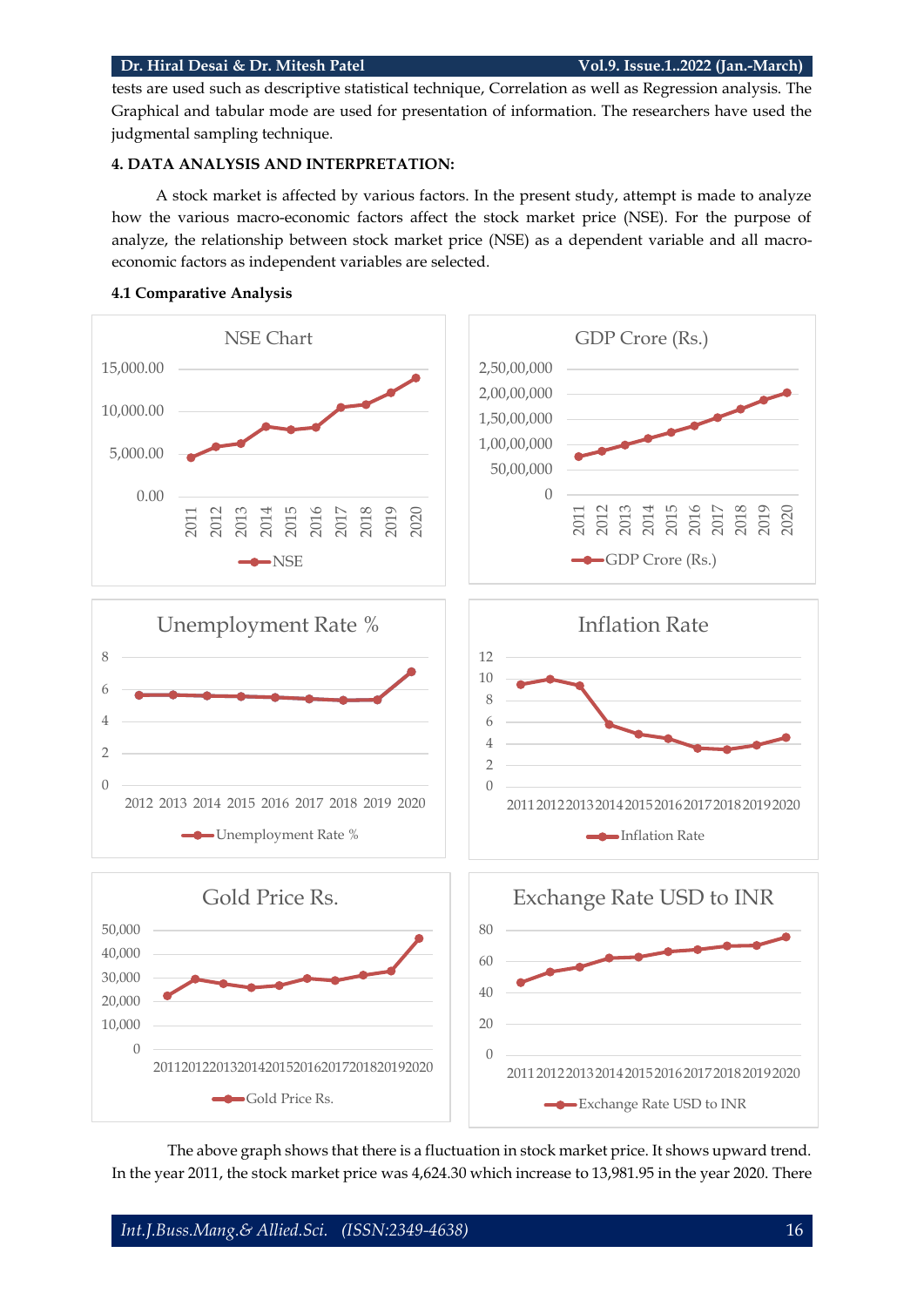#### **Dr. Hiral Desai & Dr. Mitesh Patel Vol.9. Issue.1..2022 (Jan.-March)**

is a continuous increase in GDP from Rs. 7,634,472 in 2011 to Rs. 20,351,013 in 2020. The unemployment rate has remain almost around 5% from 2011 to 2019. However, in the year 2020, it has increased to 7.11%. There is a fluctuation in Inflation rate from year 2011 to 2020. In the year 2011, it was 9.5, which was reduced to 4.59 in the year 2020. As soon as Gold price is concerned, it is observed that there is a fluctuation in Gold price from year 2011 to 2020. In the year 2011, the price was Rs. 22,537, which was increased to Rs.45,623 in the year 2020. : From the above chart, it becomes clear that there is a continuous increase in Exchange Rate from 2011 (Rs.46.67) to 2020 (Rs.75.8)

|           | <b>GDP</b> Crore<br>(Rs.) | Unemploym<br>ent Rate $\%$ | Inflation<br>Rate | <b>Gold Price</b><br>Rs. | Exchan<br>ge Rate | <b>NSE</b> |
|-----------|---------------------------|----------------------------|-------------------|--------------------------|-------------------|------------|
| Mean      | 13550785                  | 5.69                       | 5.97              | 30200.2                  | 63.25             | 8881       |
| Median    | 13119917                  | 5.59                       | 4.75              | 29247.5                  | 64.72             | 8231.1     |
| Standard  |                           |                            |                   |                          |                   |            |
| Deviation | 4325823                   | 0.51                       | 2.62              | 6458.47                  | 8.84              | 2973.22    |
| Kurtosis  | $-1.17$                   | 8.51                       | $-1.30$           | 5.29                     | $-0.15$           | $-0.76$    |
| Skewness  | 0.24                      | 2.82                       | 0.82              | 1.99                     | $-0.61$           | 0.32       |

#### **4.2 Descriptive Analysis**

Skewness is a measure of symmetry. In our Test, we have found that skewness of distribution is greater than 0.00. A normal distribution has skewness = 0. So we can say that our distribution is not symmetric. Kurtosis is a measure of peakeness and the fat-tails that associate with less density in the middle. A normal distribution has kurtosis = 3.0 or excess. Here the data on gold, inflation rate, exchange rate and NSE has Kurtosis of less than 3. So it can be said that the data are not normally distributed and further test can be applied.

#### **4.3 Correlation Analysis:**

| <b>Variables</b>         | <b>Correlation Value</b> |
|--------------------------|--------------------------|
| GDP Crore (Rs.)          | 0.98395                  |
| Unemployment Rate %      | 0.409899                 |
| <b>Inflation Rate</b>    | 0.80732                  |
| Gold Price Rs.           | 0.812447                 |
| Exchange Rate USD to INR | 0.950639                 |

The above table shows the relationship between the NSE and various macro-economic variables such as GDP, Unemployment Rate, Inflation Rate, Gold price and Exchange Rate. It is founded that there is a positive relationship between the NSE and all macro-economic variables. It means increase in the macro economic variables will also lead to increase in the NSE or the stock market and decrease in macro-economic variables leads to decrease in NSE or the stock market. The highest correlation is found between GDP and NSE (0.98395) and lowest is found between Unemployment Rate and NSE (0.409899).